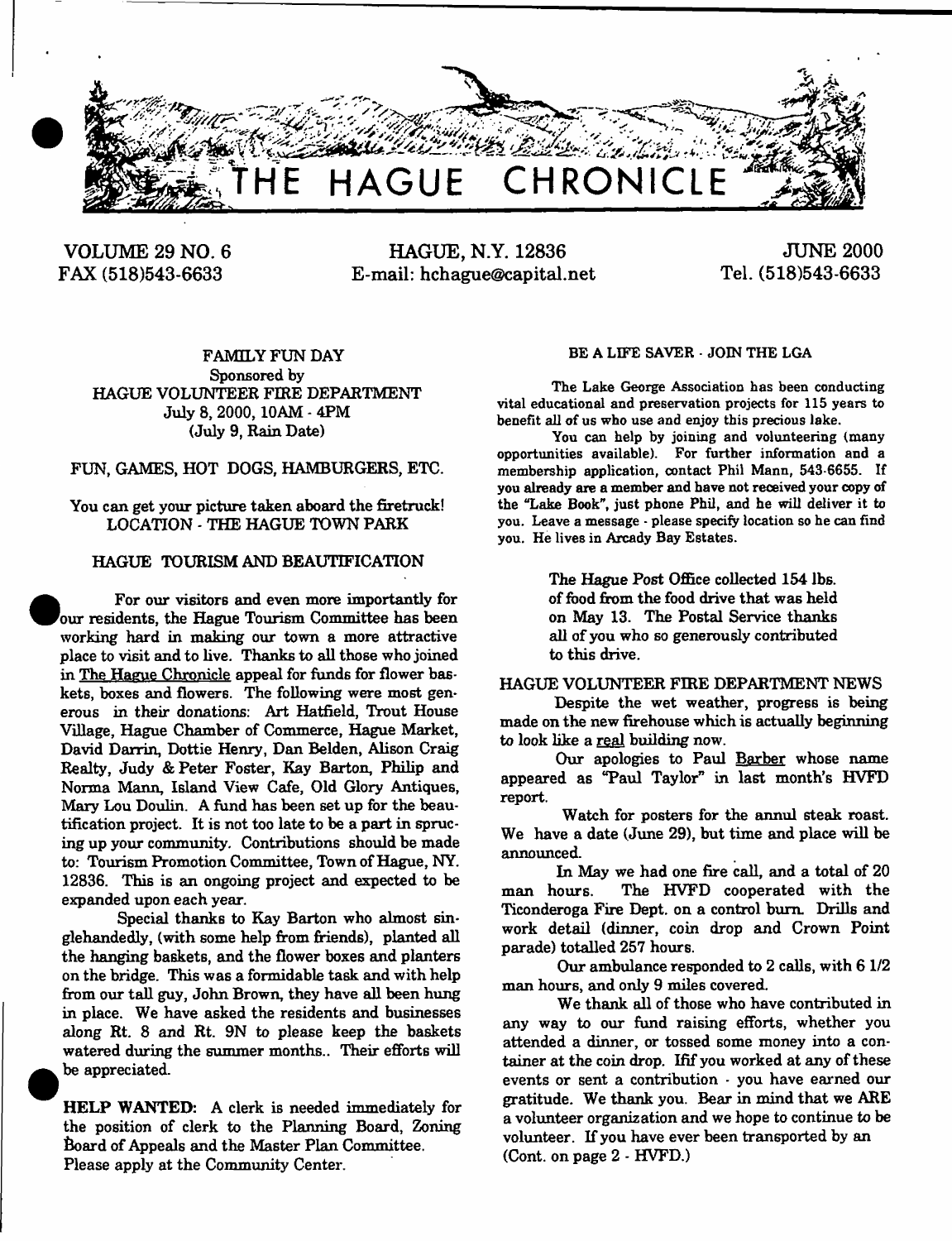# HVFD Cont. from page 1

ambulance from some other community or a commercially owned and operated ambulance service, astounding fees are charged. Your help is needed every day to permit us to offer volunteer services. We have several truly dedicated people who are willing to work their hearts out, whether on a fire call or an ambulance run, we urge your support for the organization that they so gladly serve.

Safety tip of the month: in case you haven't noticed: MPH signs have been posted from the intersection of Rts. 8 and 9N all the way to Sabbath Day Point. From Hague to Cape Cod Village the MPH is 40. From Cape Cod to Sabbath Day Pt. it is 45 MPH Observe and Obey. (And by the way, we still see drivers sneaking through the STOP sign at Rt. 8 and 9N . . just a casual glance over the left shoulder is deemed sufficient by far too many drivers.), . ewa

## NEW BUSINESS IN TICONDEROGA

On Friday, June 2 I happened to be in downtown Ticonderoga and noticed balloons in front of one of the stores on Montcalm St. Looked interesting, so I wandered in. I met two lovely women who told me they had just opened the store that morning. It is called "Lazy-J Creations" and is located beside the Charter One bank, in the building that many years ago housed Dillaway's Gift Shop and many more enterprises since then. It is a consignment shop catering to skilled and talented crafters. There are some unique exhibitors and I understand there will be more as time goes by. Stop by and see what these enterprising ladies have accomplished. Perhaps you would like to have a space in their shop, or if you are not a crafter (I'm not), just take a peek at what they have to offer. . . djh

## ROTARY CLUB CELEBRATES FOUR YEARS

The Rotary Club of Northern New York celebrated its fourth anniversary with a dinner at Drake's in Schroon Lake on June 6. Walter Thome was introduced as the president for the coming year. Outgoing president Joanne Brown welcomed all those present and highlights of the Rotary year were given by Carol Brown. For the first time, the local Rotary Club gave an award for the outstanding Rotarian of the Year to Jerry Crammond, who is a founding member and has done a great deal to keep the club functioning as a viable service club in the area. Also honored was Helen Barton for the outstanding Non-Rotarian of the year for her various activities in the community.

The Rotary Club meets each Tuesday at 7:30AM for a breakfast meeting at the Watson Arts Center at Silver Bay Association. All visiting Rotarians in the area are most cordially invited to attend, as are potential members.

#### HAGUE SENIOR CITIZENS CLUB

The Hague Senior Citizens Club will hold its regular meeting on Tuesday, June 27 at the Hague Community Center. A business meeting will be held, and plans made for the picnic in August to be held at the Hague Fish & Game Club on Aug. 22 and the Sept. boat trip on Sept. 27. Refreshments will be served. The time of the meeting is 1:30PM and all members are urged to attend. Unless something unusual occurs, all meetings of the Hague Senior Citizens Club are held on the 4th Tues. of each month, with the exception of July, when there is no meeting.

## CIRCUS IS COMING TO TOWN

The Kelly Miller Circus is coming to town for a one-night stand on Wednesday, July 12, 2000, sponsored by the Kiwanis Club of Ticonderoga as both a service to the children of the community and as a fundraiser. The circus tent will be set up in Percy Thompson Bicentennial Park in Ticonderoga, with performances at 4:30 and 7:30PM. Tickets purchased prior to the date of the circus are \$7 for adults and \$5 for children 12 and under. If purchased on the date of the circus, tickets will be \$9 for adults and \$7 for children. There are only about 1,500 sets for each performance so get your tickets now and don't be disappointed. Maybe you'll even get to ride an elephant!

Tickets are available from Kiwanians and at certain area businesses. The Kiwanians who live in Hague are Liz and Dave Swanson (543-6696), Art Hatfield (543-6830), Paul Ingrey (543-6756), Charlie Parlin (543-8813), Charlie Chase (543-6614). A1 Johns (543-6532) and Bob Patchett (543-6719). Circus tickets are also available are The Trout House Village in Hague, Wicker Ford and the offices of Century 21 and Pat Ida, CPA in Ticonderoga.

Enjoy a night under the "BIG TENT."

# TI FESTIVAL GUILD TO BEGIN SEASON

The 2000 season promises favorite music for everyone -- jazz, blues, brass, folk, showtunes. The season includes seven concerts so there will be something going on every Tuesday in the main summer season. Join us under the tent for good summer entertainment, and don't forget your chair!

A special program, free to the public, will be held under the tent on June 27 at 7:30PM. Repeated by popular demand from last year, it is the Gospel Hymn Sing. (Baskets will be passed for free will donations).

The season opens with a celebration on July 11. The Woods Tea Company will be performing. On July 18 Spencer Bohren will be performing "Singing the Blues" and on July 25 "A Bit of Class with Brass" with the Adirondack Brass. The Wed .morning Arts Trek programs begin on July 12 with Craig Babcock. Mime; July 19, Spencer Bohren and the Blues and July 26 with the Seagle Colony in "Wonderland". These morning concerts are free. Come join us for wonderful music and fun. 6/00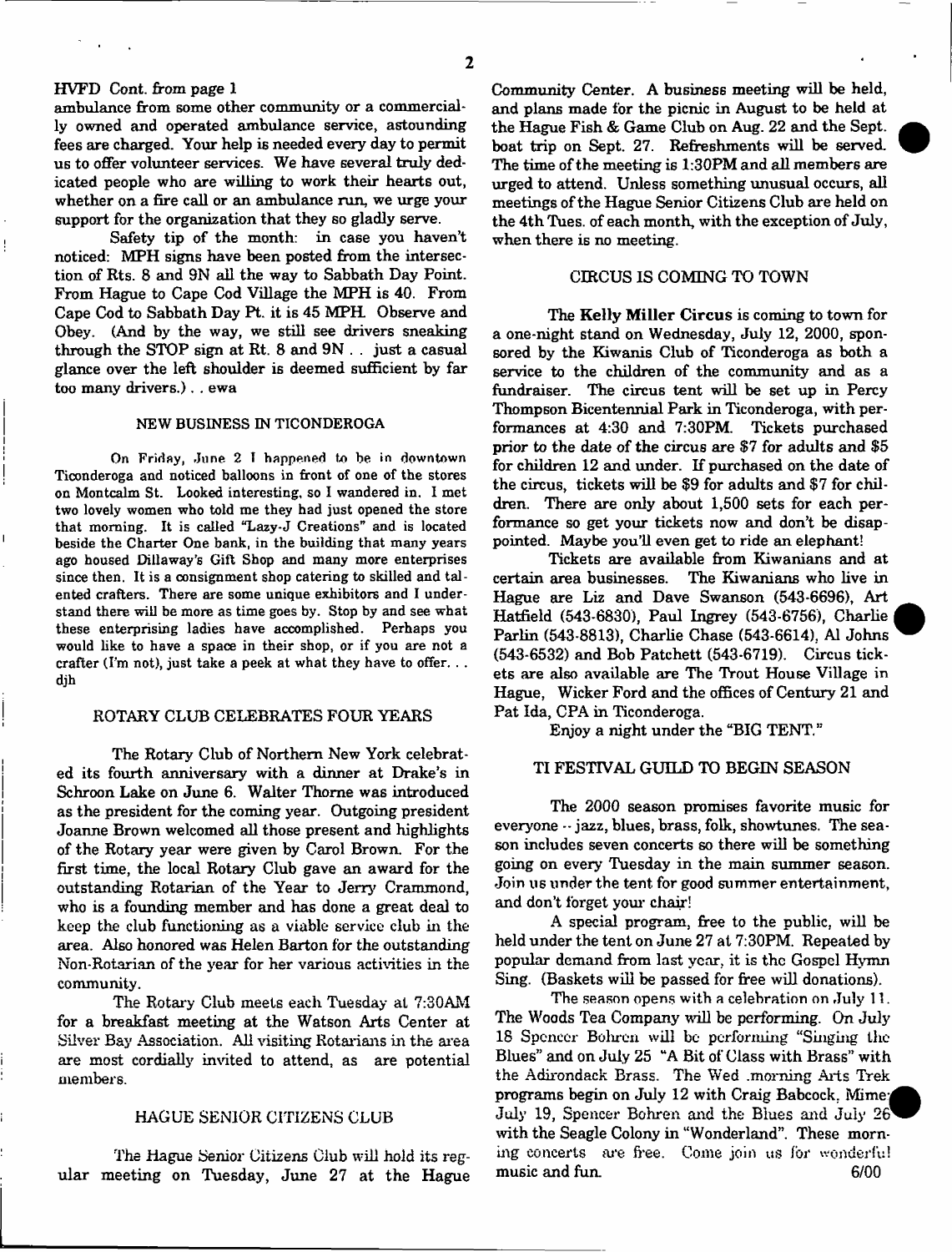Grinnell Construction for Sanborn (45-2-64) Var 01-00 Bobkat Land, Arcady Estates.

Hague Land Use - TR1; APA - Moderate Intensity

A Public Hearing was held regarding Mr. Sanborn's request for a 2.1 ft. relief from the Hague Zoning Ordinance Section 160-23. A newly constructed home was incorrectly located because of the incorrect location of the rear yard survey stakes. There was no correspondence received from the neighbors. The Board agreed that it appeared to be a surveyor's error. The variance was granted with a 7-0 vote. Patchett Family Partnership (29-1-22.1) Var. 02-00 Lakeshore Dr., Trout House Village Resort

Hague Land Use - HP; APA - Hamlet

A Public Hearing was held regarding the Patchett Family Partnership replacing cabins  $#5(520 \text{ sq. ft.})$  and  $#6(221 \text{ sq. ft.})$ with two modern units of 900 sq. ft. each. A letter in favor of the project was received from the Winters. Heather Shoudy of the Lake George Association (LGA) spoke out in opposition. Upon questioning, Ms. Shoudy did state that the LGA did not have jurisdiction in this matter - was providing a recommendation only. Nelson Waters, Frances Jones spoke in favor of the variance. Alice Patchett made a presentation similar to the one made to the Planning Board. It included the Master Plan for Trout House. The variance was granted with a 5 lvote with one abstention.

Chairman Ginn read a letter from John Silvestri, Esq. regarding Dockside Landing requesting that the illegal gazebo structure be removed. The letter also stated that the rebuild ing of the burnt structure was being done without a variance and that it exceeds the previous dimensions. John Breitenbach also spoke from the audience in opposition to the gazebo. Tina King recused herself from all discussion and voting on Dockside. The Board discussed the fact that they had voted at the last meeting to allow Mr. Merrell 30 days to either file for a variance on the gazebo or remove it. A motion was made and passed 6-0 to order the removal of the gazebo... mjk

## PLANNING BOARD June 1, 2000

The Planning Board voted 4-0 to accept the minutes from the February 10 meeting, as corrected.

## Trout House Master Plan

\*

The Board discussed the plan that was presented by Trout House Village. It was accepted with a 4-0 vote as a Master Plan which satisfies the Board's requirements. P. Barone was given a directive to write to the Patchett Family informing them that if there are any deviations to the Plan in the future, they must come before the Board first.

John Brown raised a concern that the problems with Tourist Accommodations should be addressed - including what constitutes a public dwelling place. The Board decided to hold special workshop sessions to discuss this particular problem. It was decided to hold the first Tourist Accommodations Workshop on June 15. It will be held as a regular meeting, not as a Public Hearing. . .mjk

#### HAGUE TOWN BOARD June 13, 2000

A Moment of Silence was held for Lorraine Hutchinson.

#### PRIVILEGE OF THE FLOOR

Bob Patchett asked if the Town Board was still waiting for a recommendation on the revisions to the Master Plan. He was told that an answer on Tourist Accommodations still has not been received. There will be a Public Hearing when all information has been received.

Dottie Henry reminded the Board that the junk yards still exist in Town. She also informed them that the *Lake George Mirror* had an article about the museum in Lake George Village. The building is in disarray and this would be a good time to get the original Lake George Monster back to Hague. Supervisor Belden said he will get together with Ms. Henry later this week to draft a letter of request.

Tom James announced that the Cartoon Museum had around 70 people visiting on opening day. Its hours of operation will be Thursday nights from 7-9 p.m. and Friday and Saturday from 2-4 p.m.

Rudy Meola asked if the Board is taking any action from the meeting with the man from Park Services (held at last month's Town Board Meeting). The Board decided they would like to wait to see what the County will do before they take any action.

Mr. Meola also questioned the problems with \*junk automobiles" being stored on private land. Supervisor Belden said he will address this issue with the Master Plan Committee. Mr. Belden will also investigate whether there are public funds to assist in the removal of junk autos. S. Hourigan cited an example of successful junk removal from another town. He also stated that the intent is to dean up the town, not fine its residents. Mr. Belden and Mr. Hourigan will meet to discuss a plan for Hague.

#### REGULAR COMMITTEE REPORTS

1. Assessor & Justice (Steitz) - Heather Knott met with the bank and will do her own banking. A new derk was hired by the justice. However, she has to be passed on by the Board before her employment is official. Ms. Knott will be requested to submit the information for the next meeting.

2. Buildings & Grounds (Megow) - The fire extinguishers have been placed.

3. Finance (Megow) - Nothing

4. Fire Department (Fitzgerald) - Family Fun Day will be held on Saturday, July 8 from 10 - 4. Mr. Fitzgerald requested that the Town rent the sno-cone machine again. The motion was made and passed.

- The Fire Department will also hold the annual steak bake on July 29. A motion was made and passed to allow the Fire Dept, to use the Town Beach to hold the event.

- A rabies clinic will be held at the fire house on June 28 from 5-8 p.m.

- A generator was purchased but not put out for bid. It was bought under state contract for less than was allowed in the budget.

5. Highway (Fitzgerald) - A culvert in Sabbath Day Point was finished. The Highway Dept, is preparing to black top Forest Bay. It should be done by the end of July.

6. Insurance (Hourigan) - Mr. Hourigan met with Upstate Insurance yesterday. The information is with the Town Clerk if anyone is interested.  $(Cont. on page 4)$  6/00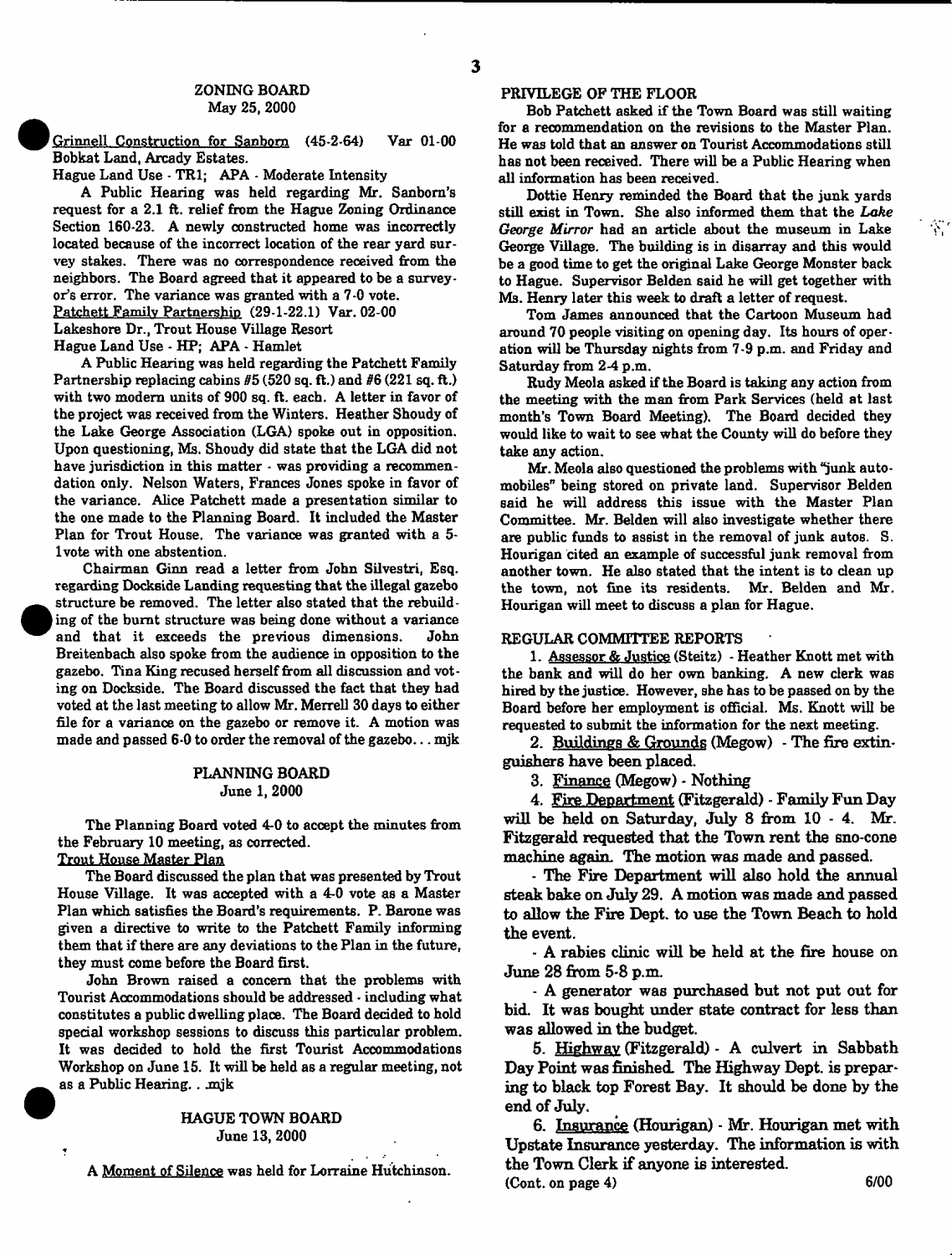# (Cont. from p. 3 - Town Board)<br>7. Personnel (Houriga)

Personnel (Hourigan) - Two resignations were received from Lonnie Swinton - one as Animal Control Officer and one as employee at Transfer Station. A motion was made and passed to accept them. Joanne Trudeau will be hired as a laborer. Her duties will be split between the Transfer Station (under the supervision of Bill Bothe), Community Center and Town Beach (under the supervision of Dan Belden). She will work the first 90 days at \$6.50/hr. and then will be advanced to the laborer's rate of \$8.14/hr.

8. Planning/ Zoning/Storm water Management (Steitz) - The Planning and Zoning reports are listed on page 3. Mr. Megow made comment on the actions of a Planning Board member sending a complaint against the Zoning Administrator and Town Clerk to the Chairman of the Committee of Open Government. Mr. Megow felt that the letter should have contained the information that both the Zoning Administrator and Town Clerk work on a part-time basis. He also mentioned that normal procedures were followed regarding the draft oopies of meeting minutes. Mr. Megow further stated that complaints should be taken care of in-house. There is no Storm water report.

9. Recreation/Promotion (Hourigan) - There are open nights for the summer program. When the schedule is finalized, Mr. Hourigan will post it on the bulletin board. In addition to the normal schedule, Nelson Shapiro will play in the park at 1:00 p.m. on July 4th.

Charles Chase recommended taking the phone off the Visitors' Building. Mr. Belden will check with Bell Atlantic about getting a phone booth installed.

10. Sewer District  $#1$  (Belden) - An answer is expected any day from the courts.

11. Town Park & Beautification (Steitz) - The beach was cleaned - sand put on beach and in the play yard. The broken horse was replaced. New electricity has been run to the guard shed and a phone installed in the guard shed. A bulletin board will be put up on the Visitors' Center but NO private advertising will be allowed. It will be for community events only.

Mr. Fitzgerald requested buying bathing suits for the life guards. The motion was made and passed.

Supervisor Belden thanked the committee that planted flowers to help beautify the town. Mr. Steitz apologized for relocating 3 of the stands without checking with the Committee. He said a lot of the reason for moving them pertained to snow removal.

12. Transfer/Recycling Station (Megow) - Revenue for the month of May was \$4,652.50. The Transfer Station will be open 5 days/week until further notice. Mr. Belden will write a letter to Margaret DelSignore to thank her for her hard work while a new employee was being found.

13. Youth (Hourigan) - Mr. Hourigan received a letter from Silver Bay saying they will forward a contract to the town for a swimming program for this year. Mr. Belden said money has been appropriated for this. The program will be open for children and grandchildren of Hague residents. Please sign up at the Community Center if you're interested. You need not attend the full 6-week session.

#### UNFINISHED BUSINESS

R. Meola attended the Warren Co. Youth Commission as the representative from Hague. He attended two programs one for the Warren Co. Youth Corps, for children 10-18 years of age who have committed a minor crime and are first time offenders. In order to involve Hague youth, referrals have to go through Essex Co. first. The second program, sponsored by

Catholic Charities, deals with domestic violence, youth employment, sites for the elderly, etc. Any referrals from Hague must go through the main office in Saratoga Springs.

A motion was made and passed to send a letter to Dock Doctors charging them \$300/year to use the launch ramp and steamboat dock.

Mr. Belden will send a letter to Dave DeFranco to maintain the flower beds at the Community Center.

#### COMMUNICATIONS AND PETITIONS

A letter was received from Clough Harbour with an update on the Landfill site.

A letter was received from the Historical Society requesting the name of the Union Cemetery be changed to Hague Historical Cemetery. A motion was made and passed to have Debbie Manning check with the State to see what is involved with changing the name on a historical site.

Hague will receive \$27,953.10 from the CHIPS drive.

A letter of resignation as recording secretary from the Planning, Zoning Boards and Master Plan Committee was received from Mary Jo Keeler. Her last meeting will be the August 3 Planning Board but the position is available now.

#### NEW BUSINESS

A workshop will be set up with Dave Myers, the Town Board and Bill Bothe regarding the bridge to the Community Center. Mr. Belden said if the drive over the bridge were made into a short road, the State of New York would have some repair money.

Mr. Belden requested hiring a consultant for the Master Plan Committee. Mr. Fitzgerald said the Board should know approximately how much the fee would be. R. Meola said thej Board only needs to conceptually agree on the principal at this time.

Mr. Belden discussed the Town's position on enforcing the laws for jet-skis. The Board agreed that the Town does not have the manpower to enforce the laws.

The Board made and passed a motion 4-1 to hire an appraiser for the state property that is in dispute. Supervisor Belden voted against the proposal.

Resolution #60 of 2000 - to increase the publicity fund to promote the advantages of the community as a summer and winter resort was passed. The total budget will not exoeed **\$10,000.**

Resolution #61 of 2000 • to amend the 2000 budget for the Master Plan Committee - to properly code the expenditures in the Master Plan budget was approved.

#### COUNTY REPORT

The Warren Co. property auction will be held on August 27. There are currently 355 parcels available - but that will change prior to the auction. Mr. Belden will notify the town when he has the list of Hague properties.

Mr. Megow voiced concerns with the security of the town by going on the internet. He said he feels that if the Town is going to participate in the internet, they should be sure of the necessity. Mr. Belden said the Town will probably only have two stations that will be internet accessible... mjk

> *Winter is cold-hearted. Spring is yea and nay Autumn is a weather-cock, Blown every way*. *Summer days for me, When every leaf is on the tree.* . . . *Christina Rossetti 6/00*

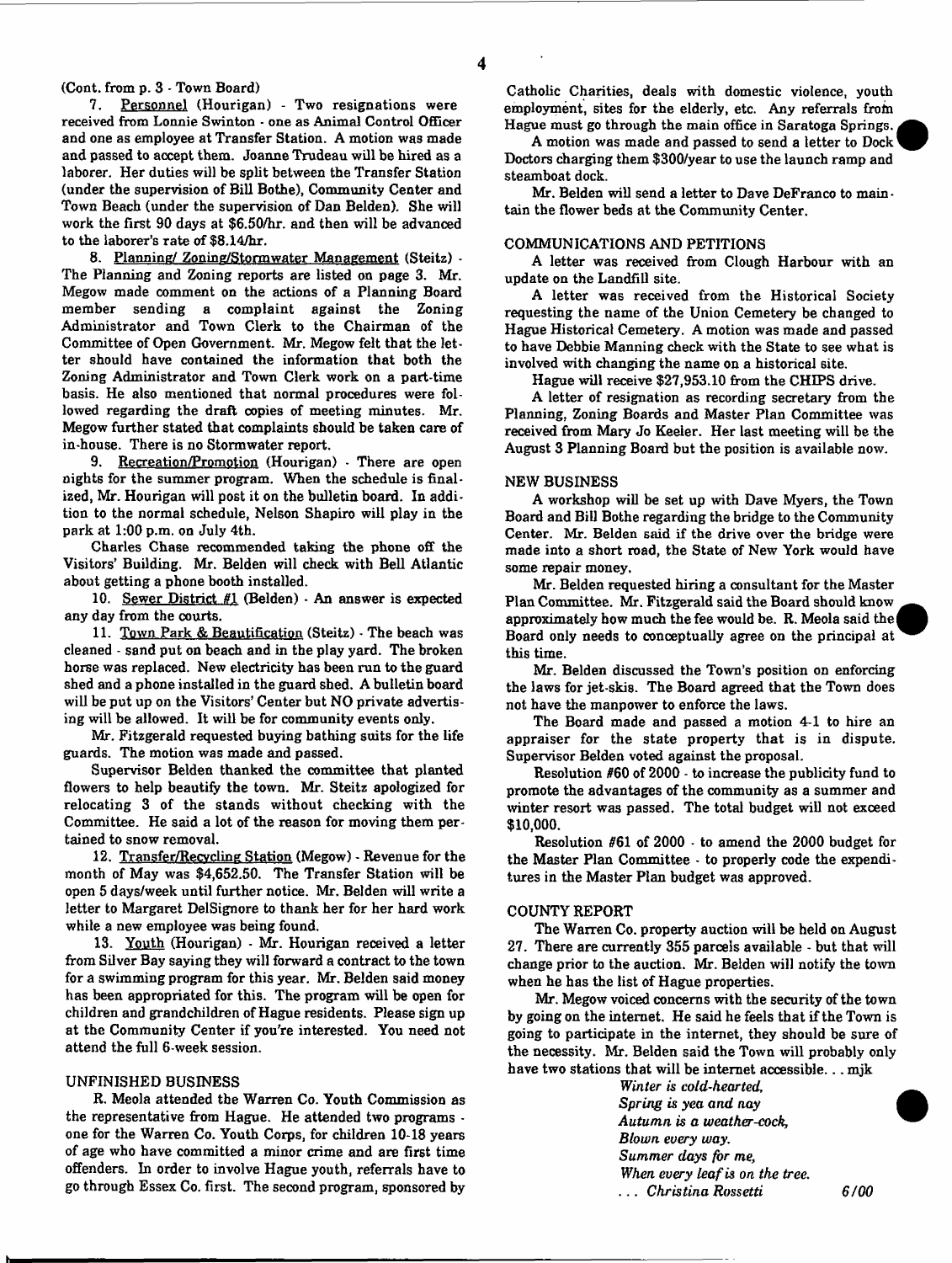## NATURE NEWS by Laura Meade

2000! The year of the census! Citizens throughout the United States have been standing up to be counted by appointed census workers these past few months. It has been a major effort and will not be finalized for some time. The challenge has been difficult, as any census worker can testify.

Meanwhile, another census has begun to count breeding birds in NYS in order to prepare the second Breeding Bird Atlas. The first such large book (with documentation which is easily understood but somewhat difficult to prepare) is available for viewing at the Community Center. Three specific observations are required as one watches for "possible breeding", "probable breeding" or "confirmed breeding" of one particular species in an assigned block on a map of the state. Volunteers must complete a form to register as an "Atlaser" so their data can be listed under and I.D. number. You may select your own study sites. For more information, interested birders may contact Brian Mingle at the Cornell Laboratory of Ornithology @ (607) 254-2473.

Apparently the hibernating bats of Hague's Graphite mines did not want to be left out of all this census taking. Except for the Hague bats, hibernating  $\bullet$ but populations are declining faster than any other group of vertebrates in the world. So the DEC bat experts came to the abandoned mine on Hague Mt. which is on International Paper Co. land, protected by the Adirondack Nature Conservancy and Adirondack Land Trust. These amazing creatures, which co-operate by quietly hanging upside-down at the caves , are counted carefully by Alan Hicks, DEC bat expert, and his helpers. In March 2000 their types and population numbers were: Little Brown Bat (183,542), Big Brown Bat (18), Small-footed Bat (721), Eastern Pipistrelle Bat (194), Indiana Bat (104, Northern Long-eared Bat (440), plus three individuals of unknown species. This Adirondack population has dramatically increased since the last census in Feb. 1991. Recent installation of batfriendly gates at the mine's entrance has enhanced this change, especially for the Little Brown Bat. Their numbers increased by a total of 68,494.

Somehow the Nature Conservancy is confident to proclaim that, after sunset, one bat has the capability to eat up to 600 mosquitoes in an hour, so about 100 million fewer mosquitooes are in this area to annoy people. (How do they determine that?) Anyway, we should be thankful that the Town of Hague has a thriving insect-control program which is provided without toxic chemicals, at no cost to residents.

Bravo to Edith Smith who saw a Double-Crested ^^C orm orant over Hague Brook near her house on Migratory Bird Count Day, May 13.

## WEATHER NOTES by Mary Lou Doulin

Conversatons about the weather are all about the wet cool spring we have experienced this year. Throughout May and for the first half of June temperatures have been in the 50s and 60s daytime and 30s and 40s in the night. We had numerous cloudy days and are 4" above normal in rainfall to date. Because of the rain the black flies have had an extended season. We had 14 days of rain in a row in the first half of June. We were amazed to see the sun on the 15th. It looks like the cool trend is changing and it's warming fast. Hazy, hot and humid weather and an extremely warm summer is predicted. Flowering trees and shrubs look magnificent.

#### LETTERS TO THE EDITOR

Starting in the Village of Caldwell (now Lake George Village), my wife's family has been drinking Lake George water and enjoying the fishing for 90 years. Purity at its best! However, over the years our lake has been invaded by Acid Rain, Milfoil, Zebra Mussels and now Personal Watercraft (jet skis) Yes, they are dangerous (three times as many accidents as traditional boats.) Yes, they are noisy - I can live with that - BUT they are polluting our lake. They discharge 4 gallons of unbumed gasoline directly into the lake every hour they are running.

In the last issue of The Hague Chronicle, a writer, in a well meaning and friendly gesture, stated that the Dockside Marina (which is currently licensed to operate 3 FWCs) is not "in any way harming the lake."

If Yamaha and other manufacturers cannot, or will not, eliminate the fuel discharge problem in PWCs, we will eventually have legislation prohibiting "jet skis." Many environmental groups are already working on this.

The Town of Hague has granted Dockside several variances in order to enhance their business. It certainly would be a neighborly gesture if they, in turn, ceased operating their "jet ski" rental business. It certainly would be a good step towards preserving our very special Lake George.. . /s/ Donald R. Skahan

> I would like to thank all the residents of Hague, year round and seasonal, for their cooperation in the Census 2000 campaign in which I was recently involved. A special thank you to the "respondants" who helped in the absence of the landowners'occupants. My sincere appreciation to all who treated me with respect and consideration. . . Michele Denno Gautreau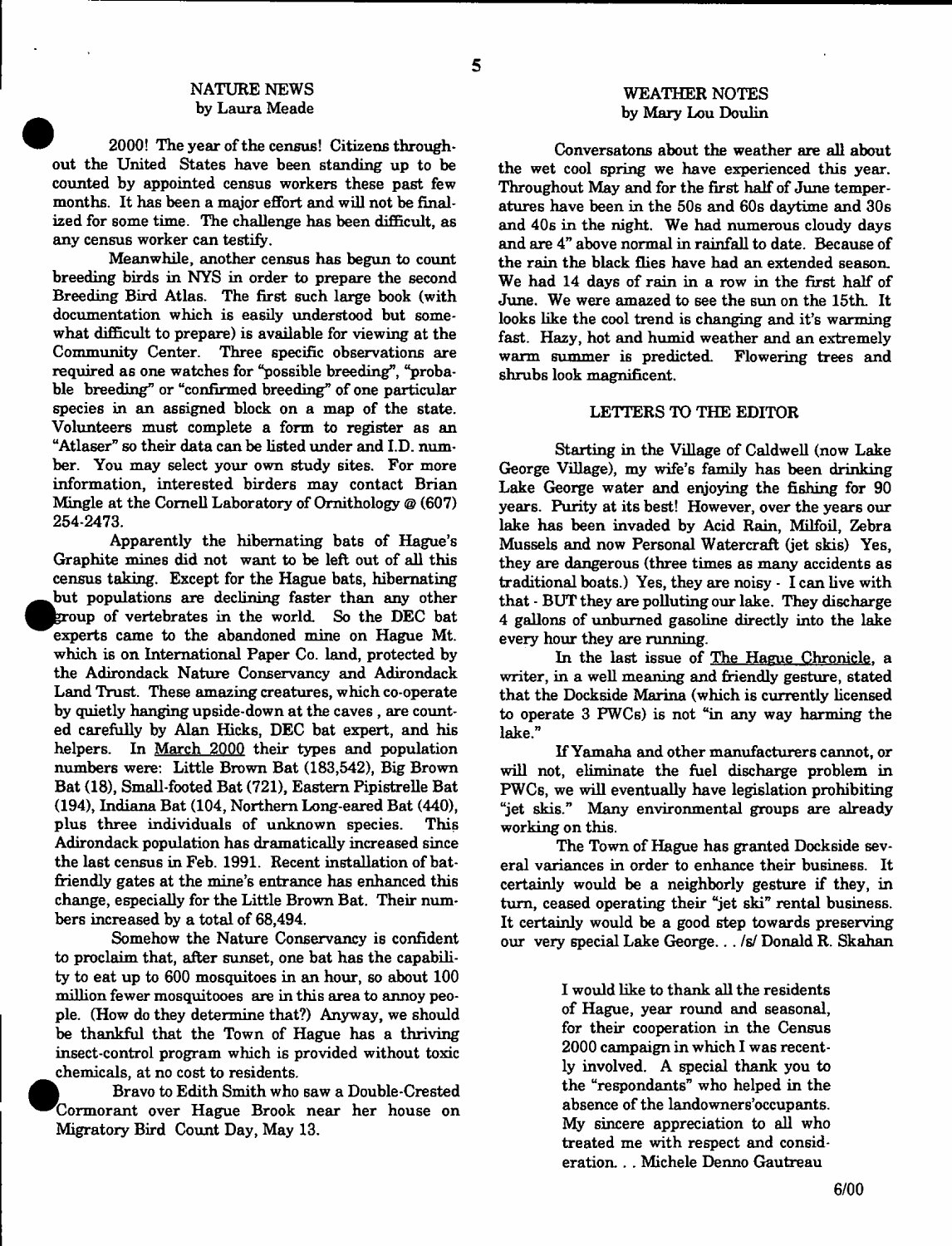#### GRACE MEMORIAL CHAPEL - SABBATH DAY PT.

Grace Memorial Chapel located at Sabbath Day Point in Silver Bay will start their one hundred sixteenth year of providing interdenominational Sunday summer worship services for area guests and residents on June 25. Services begin at 10AM and all are welcome.

The schedule of guest ministers for the coming season is as follows:

- June 25 The Rev. Glenn Knecht, Minister Fourth Presbyterian Church, Bethesda, MD
- July 2 The Rev. Robert B. Marr, Ret. United Church of Christ, Suffolk, VA

July 9 - The Rev. Gerard J. Van Heest, Chaplain Emeritus, Hope College, Holland MI

July 16 - The Rev. Bruce Tamlyn, Chaplain Silver Bay Assoc., Silver Bay, NY

July 23 - The Rev. Bruce Penn, Ret., Reformed Church in America, Hendersonville, NC

July 30 - The Rev. Wilbur T. Washington, Interim Minister, Community Church (Reformed Church in America), Glen Rock, NJ

- August 6 The Rev. David Mangiante, Ret., United Lutheran Church, Mount Holly, NJ
- August 13 The Rev. Nickolas Miles, Minister, United Reformed Church of Rosendale, Bloomington, NY
- August 20 The Rev. Karol Van Wulfen Matejko, Vicar, Evangelical Lutheran Church in America, Staten Island, NY
- August 27 The Rev. Harold W. Smith, Ret., United Methodist Church, Saratoga Springs, NY
- September 3 The Rev. Lee R. Van Sickle, Ret., United Methodist Church, Penney Farms, FL.

#### SILVER BAY STRING QUARTET TO PERFORM

The Silver Bay String Quartet will once again perform a benefit concert at the Grace Memorial Chapel located at Sabbath Day Point in Silver Bay on Sat., July 22, 2000 at 8PM A suggested donation of five dollars will be taken at the door with all proceeds from the concert going toward the maintenance and preservation of this historic chapel.

#### TEEN LEADERSHIP PROGRAM AT SILVER BAY

Making friends and having fun is a primary goal for this unique summer program for teens. The Silver Bay Teen Leadership Program helps teens develop good judgment, service, compassion, wisdom, skill, humility, dedication and achievement through personal growth, physical challenges, leadership exercises, team-building skills and discussion groups.

Open to high school sophomores, juniors and seniors, TLP offers an adventure full of hiking, canoeing and self-discovery.

This year's TLP trip will focus its adventure component on a five day canoe hiking trip along the Oswechatgie River. The program includes team building and leadership/self development exercises and programs throughout the week, such as a climbing wall session, a "social barometer" workshop and coop;cooperation course session.

The TLP will be held July 16-21, 2000. The cost for one session, including camping, fees, food, programs and instructors is \$375. A non-refundable deposit of \$75 is due with the contract. The remaining \$300 is due July 1. Partial scholarships are available. For more details and an application, call Jodi Carr at 54-8833 ext. 216.

## LAKE GEORGE PARK COMMISSION

The LGPC has agreed to be the Lead Agency for the Lake George Deltas Sediment Management/Shoreline Restoration Project as decided at its May 23 meeting in Ticonderoga. The decision responds to a request by the Lake George Assoc. (LGA) to oversee the official steps in the preparation of a Generic Environmental Impact Statement (GEIS).

The GEIS will evaluate the feasibility, costs and potential environmental impacts of removal or restoration of deltas along the shoreline. It's the first step in getting the permits necessary to finally fix one of the lake's long standing problems. The project is 1 being assisted by a grant from the NY State Dept, of State to municipalities bordering the lake. The GEIS is expected to be completed in Jan. 2001.

For info, about the project or to submit comments, contact the Commission, Box 749, Lake George, NY 12845 or visit our web site [www.lgpc.state.ny.us](http://www.lgpc.state.ny.us)  Tel. (518) 668-9347; e-mail: [lgpc@superior.net](mailto:lgpc@superior.net)

#### HANCOCK HOUSE - TICONDEROGA

An exhibition of oil paintings, entitled "A Diversity from the Studios of Chuck Hawley" will be on display at the Harmon Gallery in the Hancock House, in Ticonderoga from July 5 to Sep. 2. A "Meet the Artist" Reception will be held on Friday, July 7 from 6-8PM at the Gallery.

On July 20 from 10AM - 5PM local artists will sell their art under the tent on the Hancock House lawn and the Ticonderoga Historical Society will AUC-TION off original artwork donated by regional artists. Live music and food! FREE TO THE PUBLIC.

The unique exhibit entitled "A Sense of Place, Experiencing the Champlain Basin" highlights the geology, geography, ecology, history and conservation \_ of the Champlain Basin. The exhibit is an on-going one and a must see on your summer plans.

*HAVE A SANE & HAPPY FOURTH*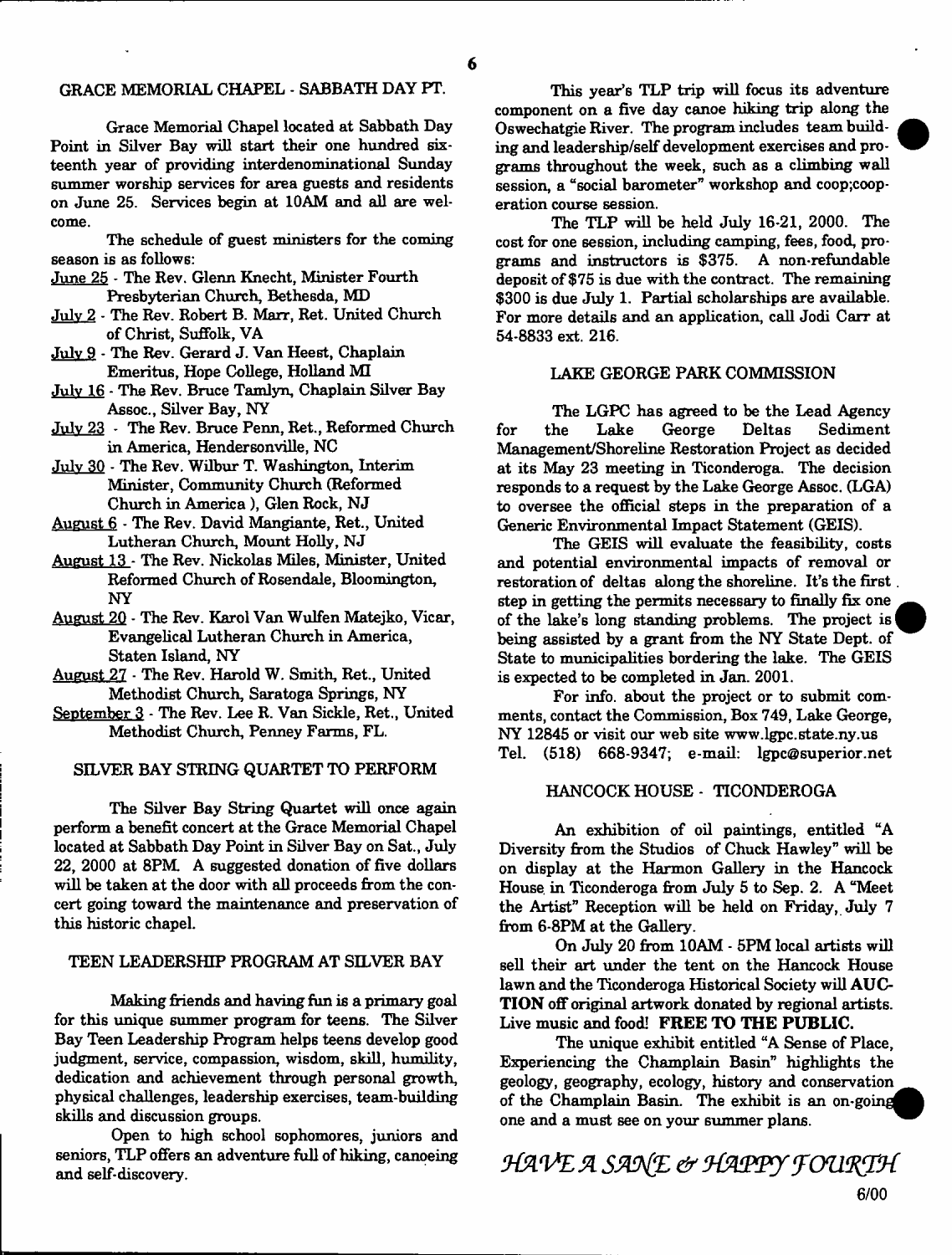#### SOUNDINGS

DIED: Lorraine Faye Hutchinson, 53, Summit Drive, Hague on May 18, 2000 at her home. She was a graduate of Hague Central School, Class of 1965. Surviving are her mother, Madelene, brother Wilford and one nephew, Peter.

DIED: Elizabeth T. Winters, 91, on April 24 in Dunedin, FL. She is survived by one sister and several nieces and nephews.

DIED: Joseph A. DeFelice, 85, on June 13, 2000 at Moses Ludington Nursing Home, Ticonderoga, NY. Survivors include his wife of 59 years, Carmela A., one son, a daughter, Judy Foster, Hague, five grandchildren and six great-grandchildren.

Congratulations to Katie Breitenbach, daughter of Mr. & Mrs. John Breitenbach, Jr., Hague, for being honored as Queen of the Junior Prom of the Ticonderoga High School on May 20.

Congratulations to Kathryn Rutkowski, daughter of Mark and Gail Rutkowski, Silver Bay; Eve Trombley, daughter of Dennis and Nancy Trombley, Hague; and Bradford Zeyak, son of Douglas and Sharon Zeyak, Hague for being in the top ten students of the graduating class of 2000 at Ticonderoga High School.

New inductees in the Black Watch Chapter of the National Honor Society include the following Hague students:

Tasha Braisted, John Costello, Heather Hassett, Peter Hutchinson, Andrew Mack, Peter Mack, Joee Plass, Alison Rutkowski, Theodore Santaniello.

These students in addition to maintaining an excellent record, were asked to submit an Activities Summary and a brief essay which addressed the topic "Evaluate the importance of the Quality of service in your life." Staff members were both encouraged and delighted to read the responses from candidates. Students must have a cumulative 88 average or better.

Induction into National Honor Society is part of Academic Awards Night which was held on June 5.

Other honor society members from Hague include: Kathryn Rutkowski, Eve Trombley, Brad Zeyak.

Allison Johnson, received a bachelor of arts degree in communication studies from The College of Wooster during commencement exercises on May 15.

Johnson's senior Independent Study project was titled "Gender Roles in Film: A Content Analysis of the Portrayal of Men and Women in Film."

Allison left on June 13 for Hollywood with plans to work in the field of cinematography.

On May 28 Monica Johnson received her B.S.

degree, cum laude, from Cornell Univ. in Ithaca, NY. Her major field of study was biology with a specialization in animal physiology. Following summer employment at Silver Bay Assoc., Monica plans a year of work experience related to her goal of entering veterinary medical school in the fall of 2001.

Twin sisters, Allison and Monica are 1996 graduates of Ticonderoga High School and the daughters of Mark and Mary Johnson, Silver Bay.

Lindsay Frasier, daughter of Dick and Edna Frasier, Hague and a sophomore at Siena College was recently appointed as a member of an expert m=panel established by the College's Family Business Institute. Lindsay, a part-time administrative assistant at Sidena's School of Business is affiliated with a group entitled Students in Free Enterprise at the college.

#### 5TH MARKING PERIOD HONOR ROLL

Grade 12

First Honors: - Andrew Mack, Kathryn Rukowski, Bradford Zeyak

Second Honors - Brandi Jordon, Eve Trombley, Wyatt Wells

Grade 11

First Honors - Katie Breitenbach, Ryan Lawrence

Second Honors - William Bothe, Tasha Braisted, Anne Johnson

Grade 10

First Honors - Lucas Frasier, Heather Hassett, Alison Rutkowski, Theodore Santaniello

Second Honors - Nicole Belden, Peter Mack, Brandon Trudeau, Tyler Wells

Grade 9

First Honors - Katie Belden, Jessi Frasier

Second Honors - Jessica Belden, John Evans

Congratulations to all the above Hague students from the staff of The Hague Chronicle.

#### SEVENTH GRADE WHALE WATCH

94 seventh graders and eight teachers from the Ti Middle School recently concluded a 3-day, 2-night trip to Provincetown and Boston, MA They visited the New England Aquarium, Museum of Discovery and ventured on the Dolphin VII for a 4-hour whale watch. The group sighted Minke, Finback and Hmpback whales, as well as Dolphins. The group stayed at Provincetown Inn at the tip of Cape Cod, on the exact spot where the pilgrims first landed.

Every spring MUSIC EDUCATION takes center stage in schools and communities throughout our country. The Ti Hi School show choir, "Spirit of Sound" under the direction of Mr. Nelson Shapiro and Mrs. Valerie Dixon, was honored to take part in this year's performance series at the Empire State Plaza in Albany. Assemblywoman Betty Little took time to meet with the ensemble. The lunch hour performance was presented to thousands of individuals who work in our legislative offices. 6/00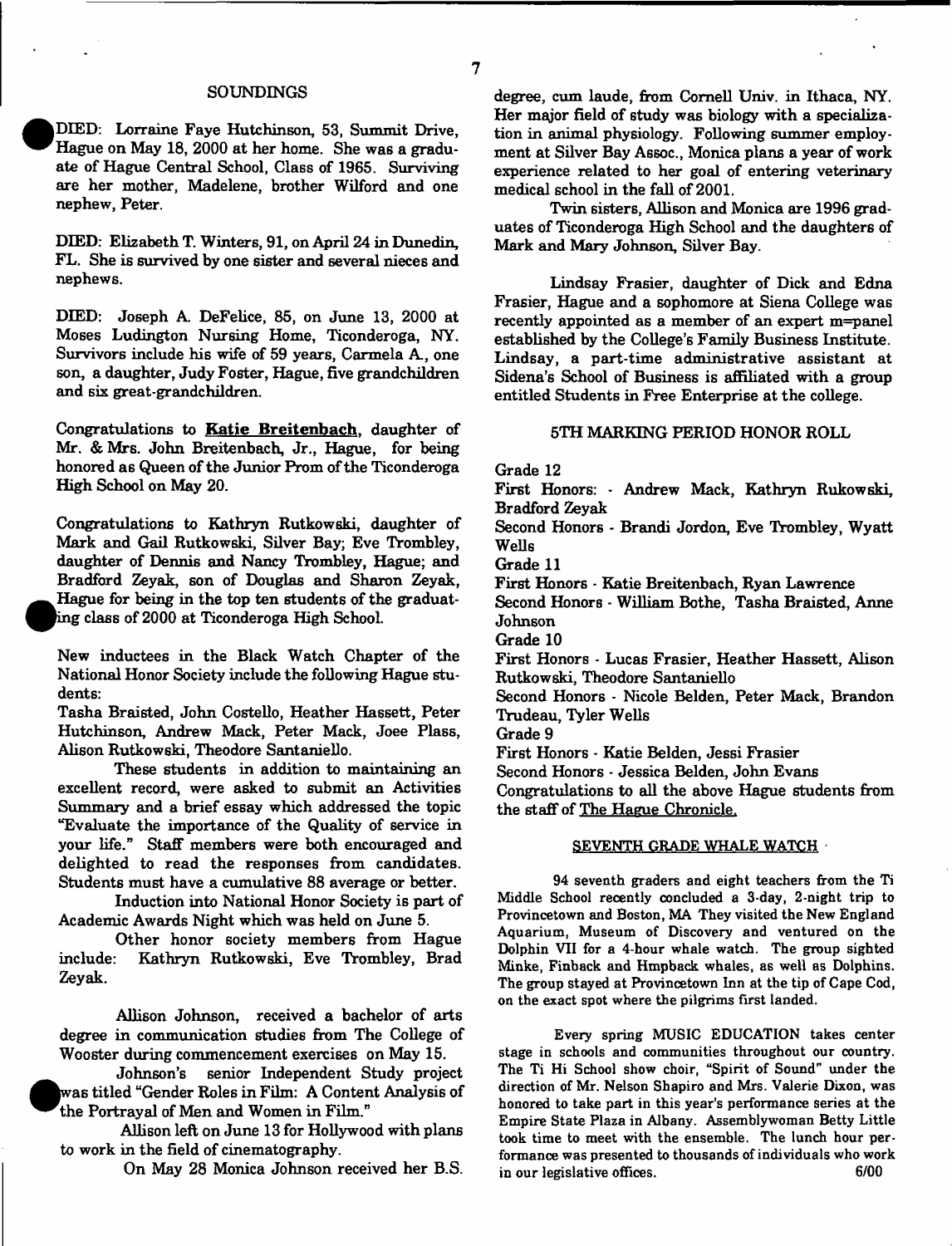#### HOT OFF THE PRESS!

A brand new book titled "Lake George" hit the local market in early May. The book is one in the series Images of America published by Arcadia Publishing Co., an imprint of Tempus Publications, Inc. and printed in Great Britain. The authors are both residents of Hague, namely, Gale Halm, Sabbath Day Pt., and Mary Sharp, Silver Bay.

Gale and Mary have been coming to the Silver Bay Association since the 1940's and met some 20 years ago. The Sharps own a home in Silver Bay, which they use as a retreat from the rigors of New Jersey life, and the Halms have been here year-round since 1990.

Two and a half years ago Mary was at a postcard show in southern New Jersey, when she happened on a table of Image of America books displayed by Arcadia Publishing Co. She talked with the vendors and became interested. On her next encounter with Gale, she told her about her experience and said "What do you think?" They had collaborated a couple years ago on a "Pictorial History of Silver Bay to 1935". Could they do it again? They submitted a proposal with 20 sample photos to Arcadia and early in 1998 they received a contract. They were then committed! They visited Chapman Museum, Crandall Library, Bolton Museum, Ft. Ticonderoga, Adirondack Camp, Silver Bay Assoc, and talked to many individuals who were enthusiastic about their project. They read many books and sorted through many photos before they started to categorize. After deciding on the photos to be used, they then needed to write about the history of them. They had to do much research and sort the photos in a logical order. From that process came chapters on The Waterway, Transportation, Accommodations, Bays and Byways and Excursions and Diversions.

They then took the pictures to the Dover, NH office of Arcadia, where they were scanned into their computers. The technology used was particularly good, as seen by the finished product. 1900 copies were printed in April and appeared on shelves all over the area.

The book, by their own admission, is not a text book, but a pictorial history. Their main criteria was to keep it accurate. We feel they certainly accomplished this and much more. The book can be found locally at The Silver Bay Store, Hague Market, Old Glory Antiques and Island View Cafe. Be sure to pick up your copy soon. You will really enjoy it!

## WORLD CLASS STRONG MAN FROM HAGUE

Rick Belden, son of Supervisor Dan and Janice Belden, Hague, recently competed in the "Strongest Man Tractor Trailer Pull" sponsored by Mack Truck in Charlotte, NC. Rick is part owner, with professional wrestler Rick Flair, of a chain of nine Gold's Gym workout clubs in North Carolina, and owns his own consulting business, Rick Bell Consulting.

Rick started training when he was attending

Ticonderoga High School by working out with weights, to improve his abilities on the football field. He also credits his father for much of his strength, when he helped him to move timbers and other building materials, when he was a youth.

One day a month or so ago John Wooten, the current world's strongest man, came into one of Rick's clubs in Charlotte. They quickly became friends and Wooten invited him to participate in the World's Strongest Man tractor trailer pull sponsored by Mack Truck. It was a two-day event and people from all over the U.S., many of whom did this for a living, participated. The tractor and trailer combined weighed 40,000 lbs.!! Not only did the tractor and trailer have to be pulled, it had to be pulled up a small incline. Rick was not at all sure he wanted to do this, since everything was pretty much against him. He had been in training for a video which he was producing for his company, which required him to lose weight. He was down to a measly 272 lbs. There were about 40 competitors and only 4 of them were able to move the truck. Rick watched while the others struggled and picked up some pointers and at the end of the first round he had the best time of 35.43 seconds. He cut his time in Round 2 to 26.01 seconds. Round 3 he pulled an amazing 19.04 seconds (the world record is 14.80 seconds. He knew then that he would make the finals. The top six would be in the finals.

On Sunday, although he already had a berth in! the finals, he was persuaded to pull anyway. All contestants were pretty well beat up and hurting from Saturday's competition. Sunday's first pull was good at 20.34 seconds. Second pull was stopped because of timer malfunctioning. Third pull was absolutely perfect with a near new world record of 15.60 seconds (only .8 seconds off the world record). Rick won his division and advanced to the overall champion and winner of the World's Strongest Man - Tractor Trailer Pull. This win qualifies him for the World's Strongest Man United States qualifying event in Las Vegas in November.

Along with the honor of being a champ, Rick was awarded \$5,000 in prizes, including an all-expense trip for two to Las Vegas.. He also qualified for the Battle of the Titans, a national competition hosted by Wooten and designed to identify the world's strongest man.

Congratulations Rick and best of luck in November.

DID YOU KNOW? That s single copy of The Hague Chronicle costs approximately \$1.00 to publish and mail to you?

That The Hague Chronicle now has an Editorial Board consisting of the following members: Dottie Henry, Editor/Publisher; Mitzi Fillare, Treas.; Mary Jo Keeler, Johnj Barber Fred LaPann, Michele Gautreau and Ethel Andrus That The Hague Chronicle is entirely staffed by volunteers and is supported by tax deductible contributions from its readers?

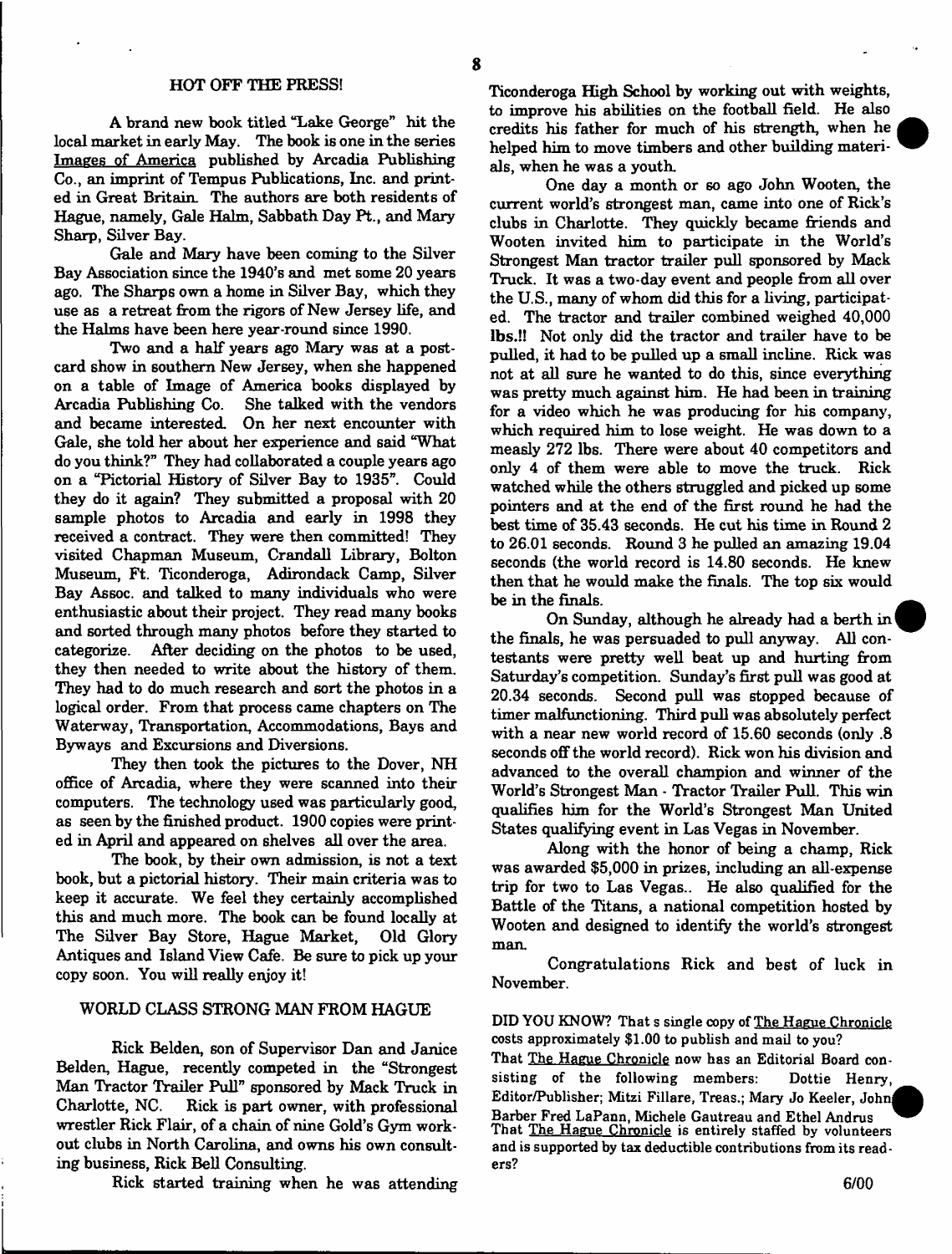• John C. Breitenbach, Jr., Silver Bay, NY will be admitted to the New York State Bar on June 20, 2000 in Albany, NY. This is the culmination of one year of study at Albany Law School and three years of law office study with Attorney John Silvestri of Chestertown and Ticonderoga. John successfully passed the Feb. 2000 New York State Bar Examination and plans to continue to work with John Silvestri as well as the Warren County Office for the Aging.

#### SCHOOL POETRY CONTEST

The twelfth annual Poetry Contest was a huge success. Over 250 rhymed and free verse poems were written by 6th, 7th, and 8th graders. High School teachers and administrtors served as judges. Sarah Bissell, Hague won honorable mention and Ashley Fuller, granddaughter of Bertha Frasier, won two honorable mentions. Sarah's poem is on the last page of this issue.

#### TOWN-WIDE GARAGE SALE

The third annual Hague Town-wide garage sale will be held on July 15 from 8AM - 5PM. If you wish to register to conduct a sale, please call the Community  $\bullet$ Center, 543-6161. Maps will be compiled and distributed in time for the event.

# HAGUE CHRONICLE ESTABLISHES NEW POLICY

At a meeting of the Editorial Board of The Hague Chronicle a new policy was forumlated concerning Letters to the Editor. We appreciate the interest and the time our readers take to write letters to us. However, in the interest of space, we will henceforth limit the size of the letters to 200 words or less, and because we are the kind of paper we are, we will not pubbecause we are the kind of paper we are, we will not pub-<br>lish any norounal attacks on individuals lish any personal attacks on individuals.

#### YOUNG BOATERS' COURSE

A Young Boaters' Safety Course will be offered from 10AM to Noon. Youths between these ages must have a driver's course certificate in order to operate any have a driver's course certificate in order to operate any kind of power boat. Marty and Carol Brown are the 1180 00018.<br>All 549 C10

All 543-6161 or 543-6403 to register.

#### BEST FOURTH IN THE NORTH

Ticonderoga is well known for its "Best Fourth in the<br>North" and this year is no exception. Beginning on July 1 at 10AM will be the official lighting of the Lower Falls and the 10AM will be the official lighting of the Lower Falls and the  $k$ <sup>223</sup> $\frac{1}{2}$   $\frac{1}{2}$   $\frac{1}{2}$   $\frac{1}{2}$   $\frac{1}{2}$   $\frac{1}{2}$   $\frac{1}{2}$   $\frac{1}{2}$   $\frac{1}{2}$   $\frac{1}{2}$   $\frac{1}{2}$   $\frac{1}{2}$   $\frac{1}{2}$   $\frac{1}{2}$   $\frac{1}{2}$   $\frac{1}{2}$   $\frac{1}{2}$   $\frac{1}{2}$   $\frac{1}{2}$   $\frac{1}{2}$   $\frac{1}{2}$   $\frac$ food, music and other vendors.

From 6-9PM it will be Bracelet Night. Ride any

number of rides during this time for a fee of \$8.00. There will also be music by a DJ and at 7PM a special ceremony to honor area Korean war vets. Park closes at 10PM

On July 3 park opens at 5PM and closes at 11PM. On July 4 at 1:45 the annual Montcalm mile race will be held to be followed at 2PM by the annual Fourth of July parade. The park opens after the parade. At 6PM Bobby Dick and the Sundowners will perform and the weekend will be culmi nated by a big display of fireworks at 9:30PM.

#### FYI

NYS Assembly pased the Jetski Home Rule bill It provides local towns, villages and cities throughout NYS with authority to fully regulate, including prohibit, the operation of jetskis within their jurisdictions.

The King's Garden at Ft. Ticonderoga will host "The Secret Garden by Sunset", a series of receptions slated for July 27 and Sep 7, held within the restored brick walls of the formal garden adjacent to the Pavilion at 6PM each evening. For info, call 585-2821

STRAWBERRY FESTIVAL at Hague Baptist Church on July 1 from 1-5PM. Sundaes, shortcake, ice cream cones, etc.

Deli to be held at United Methodist Church, Ticonderoga on June 30 from 10AM-1PM. Homemade food to take out. Single servings available. Give yourself a treat!

Free movies last Friday of each month at the Hague Baptist Church at 7PM. Popcorn and drinks served.

HAGUE CARTOON MUSEUM now open Thurs, 7-9PM; Fri., Sat., and Sun. 2-4PM For info, call museum during scheduled openings at 543-6727. For other times call 543-8824. Stan Burdick, curator.

MARK JOHNSON, Executive Director of The Silver Bay Assoc, has been appointed by Gov. Pataki to serve on the Lake George Park Commission.

Prelicensing course at North Country Community College in Ticonderoga on July 8, July 14, Aug 11, Aug 19 from 9AM-2:30PM. For info, call 585-4454 Ext 23.

FARMERS' MARKET will be held on Sat., July 8 under the tent on the Town Green in Ticonderoga from 10AM-1PM. Fresh fruits, veggies, herbs, crafts, etc. For info, call 585-6366

Gov. Pataki signed acid rain law and calls on New England states to take similar action.

Marcella Sembrich Opera Museum in Bolton Landing open 10-12:30 and 2-5:30 daily. Admission by donation. 6/00